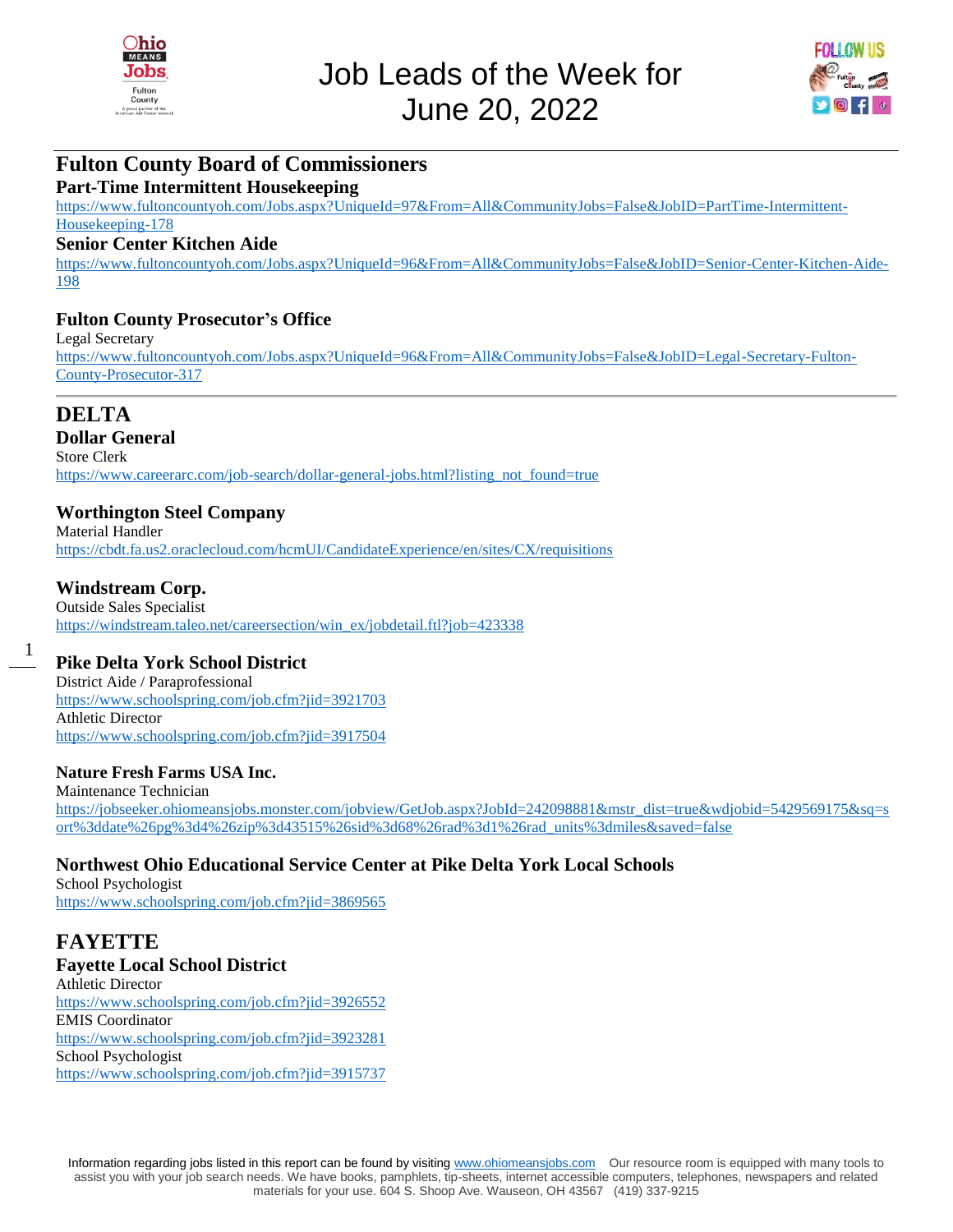



## **METAMORA**

## **The Andersons Inc.**

Grain Operations Worker [https://andersonsinc.wd1.myworkdayjobs.com/en-US/TheAndersonsCareers/job/Metamora-OH/Grain-Operations-Worker----2-500-](https://andersonsinc.wd1.myworkdayjobs.com/en-US/TheAndersonsCareers/job/Metamora-OH/Grain-Operations-Worker----2-500-SIGN-ON-BONUS-AVAILABLE-_R8701-1) [SIGN-ON-BONUS-AVAILABLE-\\_R8701-1](https://andersonsinc.wd1.myworkdayjobs.com/en-US/TheAndersonsCareers/job/Metamora-OH/Grain-Operations-Worker----2-500-SIGN-ON-BONUS-AVAILABLE-_R8701-1)

## **Parker Hannifin Corp.**

Maintenance Technician <https://parkercareers.ttcportals.com/jobs/8621957-maintenance-technician> Product Sales Manager <https://parkercareers.ttcportals.com/jobs/8927604-product-sales-mgr> Assembly Filters <https://parkercareers.ttcportals.com/jobs/8622770-assembly-filters-2nd-shift>

#### **Evergreen Local School District**

High School Science: Physical Science / Biology <https://www.schoolspring.com/job.cfm?jid=3920070>

## **Northwest Ohio Educational Service Center**

Paraprofessional <https://www.schoolspring.com/job.cfm?jid=3902114>

## **SWANTON**

 $\mathfrak{D}$ 

## **Luce's Chimney & Stove Shop, LLC**

Technician Aid [https://jobseeker.ohiomeansjobs.monster.com/jobview/GetJob.aspx?JobId=243265904&mstr\\_dist=true&wdjobid=5452187963&sq=s](https://jobseeker.ohiomeansjobs.monster.com/jobview/GetJob.aspx?JobId=243265904&mstr_dist=true&wdjobid=5452187963&sq=sort%3ddate%26pg%3d1%26zip%3d43558%26sid%3d68%26rad%3d1%26rad_units%3dmiles&saved=false) [ort%3ddate%26pg%3d1%26zip%3d43558%26sid%3d68%26rad%3d1%26rad\\_units%3dmiles&saved=false](https://jobseeker.ohiomeansjobs.monster.com/jobview/GetJob.aspx?JobId=243265904&mstr_dist=true&wdjobid=5452187963&sq=sort%3ddate%26pg%3d1%26zip%3d43558%26sid%3d68%26rad%3d1%26rad_units%3dmiles&saved=false)

## **Fifth Third Bank**

Financial Center Manager [https://53bank.dejobs.org/swanton-oh/financial-center-manager](https://53bank.dejobs.org/swanton-oh/financial-center-manager-iii/AD7F8088DE94440981B6CCF04E18D88B/job/?vs=1399&utm_source=Wanted-OH.xml-DE&utm_medium=NLX&utm_campaign=Wanted-OH.xml)[iii/AD7F8088DE94440981B6CCF04E18D88B/job/?vs=1399&utm\\_source=Wanted-OH.xml-](https://53bank.dejobs.org/swanton-oh/financial-center-manager-iii/AD7F8088DE94440981B6CCF04E18D88B/job/?vs=1399&utm_source=Wanted-OH.xml-DE&utm_medium=NLX&utm_campaign=Wanted-OH.xml)[DE&utm\\_medium=NLX&utm\\_campaign=Wanted-OH.xml](https://53bank.dejobs.org/swanton-oh/financial-center-manager-iii/AD7F8088DE94440981B6CCF04E18D88B/job/?vs=1399&utm_source=Wanted-OH.xml-DE&utm_medium=NLX&utm_campaign=Wanted-OH.xml) Personal Banker [https://fifththird.wd5.myworkdayjobs.com/en-US/53careers/job/Swanton-OH/Personal-Banker-II\\_R32088](https://fifththird.wd5.myworkdayjobs.com/en-US/53careers/job/Swanton-OH/Personal-Banker-II_R32088)

## **Swanton Local School District**

JV Baseball Coach <https://www.schoolspring.com/job.cfm?jid=3929370>

## **Transportation Security Administration**

Transportation Security Officer <https://www.careerbuilder.com/job/J3P7YS6B50BS4L176HM>

## **Dollar Tree**

Operations Assistant Manager [https://sjobs.brassring.com/TGnewUI/Search/home/HomeWithPreLoad?partnerid=25600&siteid=5258&PageType=JobDetails&jobid](https://sjobs.brassring.com/TGnewUI/Search/home/HomeWithPreLoad?partnerid=25600&siteid=5258&PageType=JobDetails&jobid=1838150#jobDetails=1838150_5258) [=1838150#jobDetails=1838150\\_5258](https://sjobs.brassring.com/TGnewUI/Search/home/HomeWithPreLoad?partnerid=25600&siteid=5258&PageType=JobDetails&jobid=1838150#jobDetails=1838150_5258)

## **Northwest Ohio Educational Service Center**

Tutor <https://www.schoolspring.com/job.cfm?jid=3918250>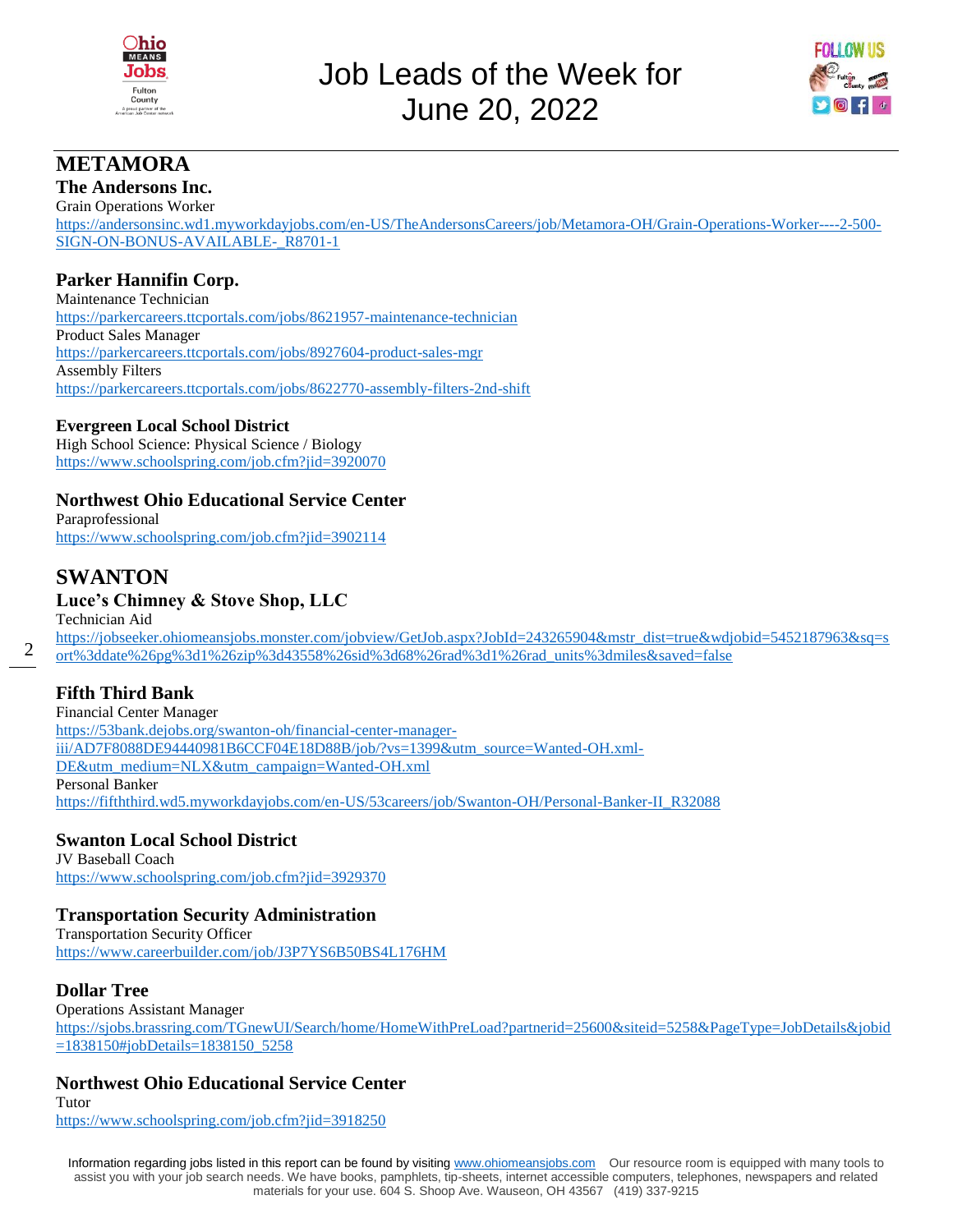



## **Swanton Local School District**

High School Science Teacher <https://www.schoolspring.com/job.cfm?jid=3914744>

## **Clean Team**

Branch Manager <https://cleanteamclean.applicantpro.com/jobs/2391630.html>

## **WAUSEON Aquatek Water Conditioning**

Service and Installation Technician <https://www.aquatekwater.net/join-our-team/>

## **Fastenal Company**

Supply Chain Associate

[https://jobseeker.ohiomeansjobs.monster.com/jobview/GetJob.aspx?JobId=243007922&mstr\\_dist=true&wdjobid=5444578723&sq=s](https://jobseeker.ohiomeansjobs.monster.com/jobview/GetJob.aspx?JobId=243007922&mstr_dist=true&wdjobid=5444578723&sq=sort%3ddate%26pg%3d1%26zip%3d43567%26sid%3d68%26rad%3d1%26rad_units%3dmiles&saved=false) [ort%3ddate%26pg%3d1%26zip%3d43567%26sid%3d68%26rad%3d1%26rad\\_units%3dmiles&saved=false](https://jobseeker.ohiomeansjobs.monster.com/jobview/GetJob.aspx?JobId=243007922&mstr_dist=true&wdjobid=5444578723&sq=sort%3ddate%26pg%3d1%26zip%3d43567%26sid%3d68%26rad%3d1%26rad_units%3dmiles&saved=false)

## **Fulton County Health Center**

Environmental Services – Tech II Part time

[https://www.monster.com/job-openings/environmental-services-tech-ii-part-time-1st-wauseon-oh--b7f81007-bb8f-4846-856b-](https://www.monster.com/job-openings/environmental-services-tech-ii-part-time-1st-wauseon-oh--b7f81007-bb8f-4846-856b-12cd3f710b83?sid=a31d7a8b-e660-42c6-80ec-3b4a874dd5e6&jvo=p.go.sc.261&hidesmr=1)[12cd3f710b83?sid=a31d7a8b-e660-42c6-80ec-3b4a874dd5e6&jvo=p.go.sc.261&hidesmr=1](https://www.monster.com/job-openings/environmental-services-tech-ii-part-time-1st-wauseon-oh--b7f81007-bb8f-4846-856b-12cd3f710b83?sid=a31d7a8b-e660-42c6-80ec-3b4a874dd5e6&jvo=p.go.sc.261&hidesmr=1)

STNA

[https://jobseeker.ohiomeansjobs.monster.com/jobview/GetJob.aspx?JobId=242621207&mstr\\_dist=true&wdjobid=5437198697&sq=s](https://jobseeker.ohiomeansjobs.monster.com/jobview/GetJob.aspx?JobId=242621207&mstr_dist=true&wdjobid=5437198697&sq=sort%3ddate%26pg%3d4%26zip%3d43567%26sid%3d68%26rad%3d1%26rad_units%3dmiles&saved=false) [ort%3ddate%26pg%3d4%26zip%3d43567%26sid%3d68%26rad%3d1%26rad\\_units%3dmiles&saved=false](https://jobseeker.ohiomeansjobs.monster.com/jobview/GetJob.aspx?JobId=242621207&mstr_dist=true&wdjobid=5437198697&sq=sort%3ddate%26pg%3d4%26zip%3d43567%26sid%3d68%26rad%3d1%26rad_units%3dmiles&saved=false) Dietary Aide

3

[https://jobseeker.ohiomeansjobs.monster.com/jobview/GetJob.aspx?JobId=242621108&mstr\\_dist=true&wdjobid=5437198670&sq=s](https://jobseeker.ohiomeansjobs.monster.com/jobview/GetJob.aspx?JobId=242621108&mstr_dist=true&wdjobid=5437198670&sq=sort%3ddate%26pg%3d4%26zip%3d43567%26sid%3d68%26rad%3d1%26rad_units%3dmiles&saved=false) [ort%3ddate%26pg%3d4%26zip%3d43567%26sid%3d68%26rad%3d1%26rad\\_units%3dmiles&saved=false](https://jobseeker.ohiomeansjobs.monster.com/jobview/GetJob.aspx?JobId=242621108&mstr_dist=true&wdjobid=5437198670&sq=sort%3ddate%26pg%3d4%26zip%3d43567%26sid%3d68%26rad%3d1%26rad_units%3dmiles&saved=false)

## **Arby's**

Team member <https://careers.arbys.com/us/en/job/JRARB845/Restaurant-Team-Member> Shift Manager <https://careers.arbys.com/us/en/job/JRARG07198-3/Shift-Manager>

## **Burger King**

Team Leader <https://apply.jobappnetwork.com/clients/15879/posting/7518231> Breakfast Coordinator <https://apply.jobappnetwork.com/clients/15879/posting/7510066> Day Shift Team Member / Crew Member <https://apply.jobappnetwork.com/clients/15879/posting/7512177> Shift Supervisor <https://apply.jobappnetwork.com/clients/15879/posting/7517134> Porter <https://apply.jobappnetwork.com/clients/15879/posting/7515309> Opener <https://apply.jobappnetwork.com/clients/15879/posting/7514270>

## **Ayden Healthcare of Wauseon**

LPN

[https://www.monster.com/job-openings/licensed-practical-nurse-lpn-wauseon-oh--cda762e8-43ed-46d2-bf87](https://www.monster.com/job-openings/licensed-practical-nurse-lpn-wauseon-oh--cda762e8-43ed-46d2-bf87-dbdd5648bbe7?sid=170f92aa-2aa4-44c1-b2aa-f26e03b9241c&jvo=p.go.sc.336&hidesmr=1) [dbdd5648bbe7?sid=170f92aa-2aa4-44c1-b2aa-f26e03b9241c&jvo=p.go.sc.336&hidesmr=1](https://www.monster.com/job-openings/licensed-practical-nurse-lpn-wauseon-oh--cda762e8-43ed-46d2-bf87-dbdd5648bbe7?sid=170f92aa-2aa4-44c1-b2aa-f26e03b9241c&jvo=p.go.sc.336&hidesmr=1)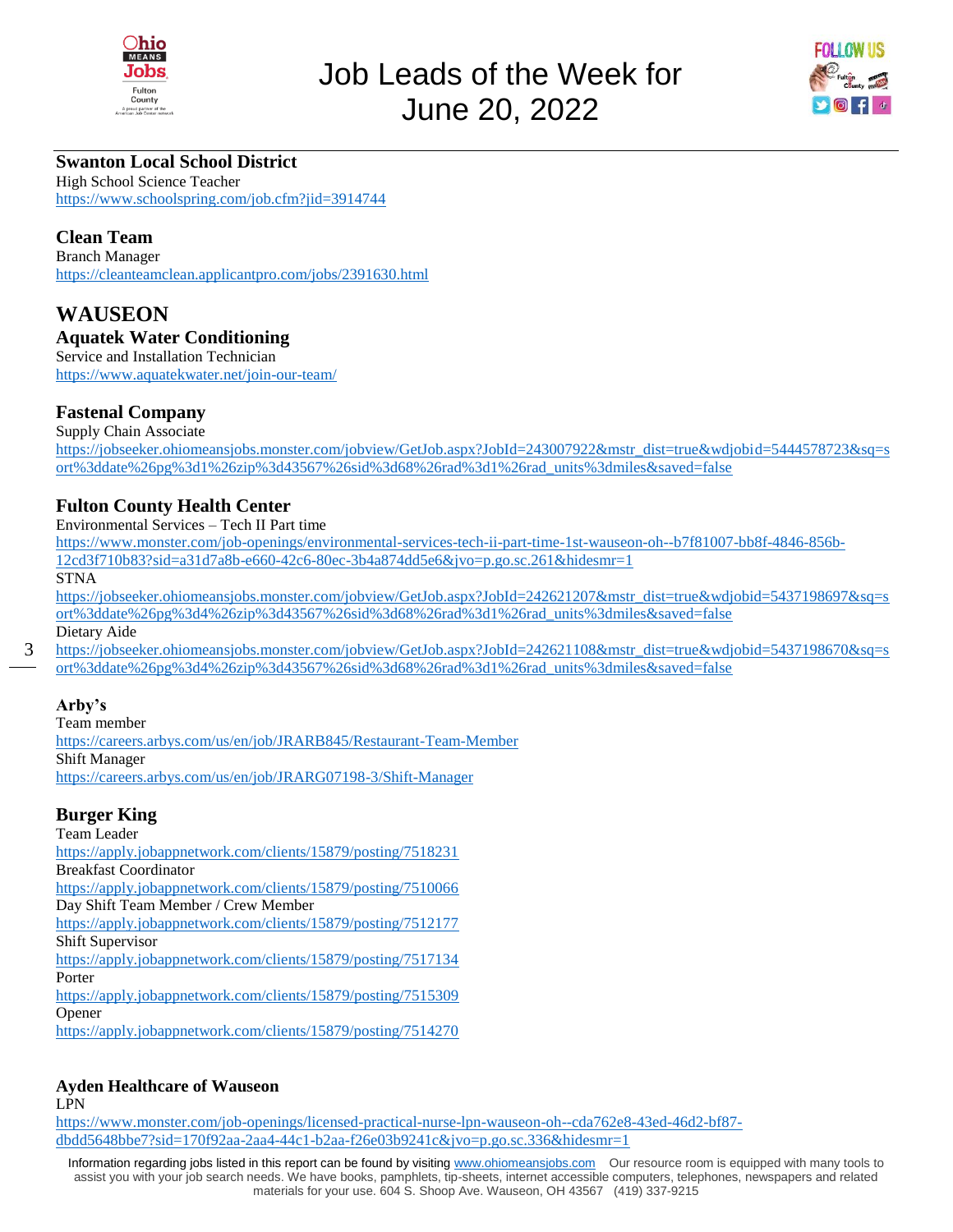



## **Northwest Ohio Educational Service Center**

Workforce Development Case Manager and Future of Fulton County <https://www.schoolspring.com/job.cfm?jid=3926734> Intervention Specialist Wauseon Middle School <https://www.schoolspring.com/job.cfm?jid=3927776>

## **O'Reilly Auto Parts**

Retail Sales Specialist <https://retirementjobs.com/job/retail-sales-specialist-wauseon-oh-24457651>

## **Wauseon Public Library**

Children's Librarian [https://jobseeker.ohiomeansjobs.monster.com/jobview/GetJob.aspx?JobId=242717738&mstr\\_dist=true&wdjobid=5439036898&sq=s](https://jobseeker.ohiomeansjobs.monster.com/jobview/GetJob.aspx?JobId=242717738&mstr_dist=true&wdjobid=5439036898&sq=sort%3ddate%26pg%3d3%26zip%3d43567%26sid%3d68%26rad%3d1%26rad_units%3dmiles&saved=false) [ort%3ddate%26pg%3d3%26zip%3d43567%26sid%3d68%26rad%3d1%26rad\\_units%3dmiles&saved=false](https://jobseeker.ohiomeansjobs.monster.com/jobview/GetJob.aspx?JobId=242717738&mstr_dist=true&wdjobid=5439036898&sq=sort%3ddate%26pg%3d3%26zip%3d43567%26sid%3d68%26rad%3d1%26rad_units%3dmiles&saved=false)

#### **Walmart**

4

Auto Care Center Manager Trainee <https://gettinghired.com/job/retail/all/12671270/usa-auto-care-center-manager-trainee>

#### **Wauseon Exempted Village School**

WES Anticipated 3<sup>rd</sup> Grade Teacher [https://jobseeker.ohiomeansjobs.monster.com/jobview/GetJob.aspx?JobId=242638894&mstr\\_dist=true&wdjobid=5437199824&sq=s](https://jobseeker.ohiomeansjobs.monster.com/jobview/GetJob.aspx?JobId=242638894&mstr_dist=true&wdjobid=5437199824&sq=sort%3ddate%26pg%3d3%26zip%3d43567%26sid%3d68%26rad%3d1%26rad_units%3dmiles&saved=false) [ort%3ddate%26pg%3d3%26zip%3d43567%26sid%3d68%26rad%3d1%26rad\\_units%3dmiles&saved=false](https://jobseeker.ohiomeansjobs.monster.com/jobview/GetJob.aspx?JobId=242638894&mstr_dist=true&wdjobid=5437199824&sq=sort%3ddate%26pg%3d3%26zip%3d43567%26sid%3d68%26rad%3d1%26rad_units%3dmiles&saved=false)

**Messer North America Inc.** 

Zone Production Manager

[https://jobseeker.ohiomeansjobs.monster.com/jobview/GetJob.aspx?JobId=243254232&mstr\\_dist=true&wdjobid=5451844311&sq=s](https://jobseeker.ohiomeansjobs.monster.com/jobview/GetJob.aspx?JobId=243254232&mstr_dist=true&wdjobid=5451844311&sq=sort%3ddate%26pg%3d1%26zip%3d43515%26sid%3d68%26rad%3d1%26rad_units%3dmiles&saved=false) [ort%3ddate%26pg%3d1%26zip%3d43515%26sid%3d68%26rad%3d1%26rad\\_units%3dmiles&saved=false](https://jobseeker.ohiomeansjobs.monster.com/jobview/GetJob.aspx?JobId=243254232&mstr_dist=true&wdjobid=5451844311&sq=sort%3ddate%26pg%3d1%26zip%3d43515%26sid%3d68%26rad%3d1%26rad_units%3dmiles&saved=false)

# **ARCHBOLD**

## **Conagra Brands**

Production Associate

[https://jobseeker.ohiomeansjobs.monster.com/jobview/GetJob.aspx?JobId=243185881&mstr\\_dist=true&wdjobid=5449205876&sq=s](https://jobseeker.ohiomeansjobs.monster.com/jobview/GetJob.aspx?JobId=243185881&mstr_dist=true&wdjobid=5449205876&sq=sort%3ddate%26pg%3d1%26zip%3d43502%26sid%3d68%26rad%3d1%26rad_units%3dmiles&saved=false) [ort%3ddate%26pg%3d1%26zip%3d43502%26sid%3d68%26rad%3d1%26rad\\_units%3dmiles&saved=false](https://jobseeker.ohiomeansjobs.monster.com/jobview/GetJob.aspx?JobId=243185881&mstr_dist=true&wdjobid=5449205876&sq=sort%3ddate%26pg%3d1%26zip%3d43502%26sid%3d68%26rad%3d1%26rad_units%3dmiles&saved=false)

Manager Plant Finance

<https://www.careersinfood.com/manager-plant-finance-job-1388706.htm>

Quality Relief Specialist – Working Foreman

[https://jobseeker.ohiomeansjobs.monster.com/jobview/GetJob.aspx?JobId=242803443&mstr\\_dist=true&wdjobid=5440723692&sq=s](https://jobseeker.ohiomeansjobs.monster.com/jobview/GetJob.aspx?JobId=242803443&mstr_dist=true&wdjobid=5440723692&sq=sort%3ddate%26pg%3d2%26zip%3d43502%26sid%3d68%26rad%3d1%26rad_units%3dmiles&saved=false) [ort%3ddate%26pg%3d2%26zip%3d43502%26sid%3d68%26rad%3d1%26rad\\_units%3dmiles&saved=false](https://jobseeker.ohiomeansjobs.monster.com/jobview/GetJob.aspx?JobId=242803443&mstr_dist=true&wdjobid=5440723692&sq=sort%3ddate%26pg%3d2%26zip%3d43502%26sid%3d68%26rad%3d1%26rad_units%3dmiles&saved=false)

Lift Truck Supply

[https://jobseeker.ohiomeansjobs.monster.com/jobview/GetJob.aspx?JobId=242185644&mstr\\_dist=true&wdjobid=5431143429&sq=s](https://jobseeker.ohiomeansjobs.monster.com/jobview/GetJob.aspx?JobId=242185644&mstr_dist=true&wdjobid=5431143429&sq=sort%3ddate%26pg%3d4%26zip%3d43502%26sid%3d68%26rad%3d1%26rad_units%3dmiles&saved=false) [ort%3ddate%26pg%3d4%26zip%3d43502%26sid%3d68%26rad%3d1%26rad\\_units%3dmiles&saved=false](https://jobseeker.ohiomeansjobs.monster.com/jobview/GetJob.aspx?JobId=242185644&mstr_dist=true&wdjobid=5431143429&sq=sort%3ddate%26pg%3d4%26zip%3d43502%26sid%3d68%26rad%3d1%26rad_units%3dmiles&saved=false)

#### **Northwest State Community College**

Grant Accountant

[https://jobseeker.ohiomeansjobs.monster.com/jobview/GetJob.aspx?JobId=242943345&mstr\\_dist=true&wdjobid=5444057798&sq=s](https://jobseeker.ohiomeansjobs.monster.com/jobview/GetJob.aspx?JobId=242943345&mstr_dist=true&wdjobid=5444057798&sq=sort%3ddate%26pg%3d2%26zip%3d43502%26sid%3d68%26rad%3d1%26rad_units%3dmiles&saved=false) [ort%3ddate%26pg%3d2%26zip%3d43502%26sid%3d68%26rad%3d1%26rad\\_units%3dmiles&saved=false](https://jobseeker.ohiomeansjobs.monster.com/jobview/GetJob.aspx?JobId=242943345&mstr_dist=true&wdjobid=5444057798&sq=sort%3ddate%26pg%3d2%26zip%3d43502%26sid%3d68%26rad%3d1%26rad_units%3dmiles&saved=false)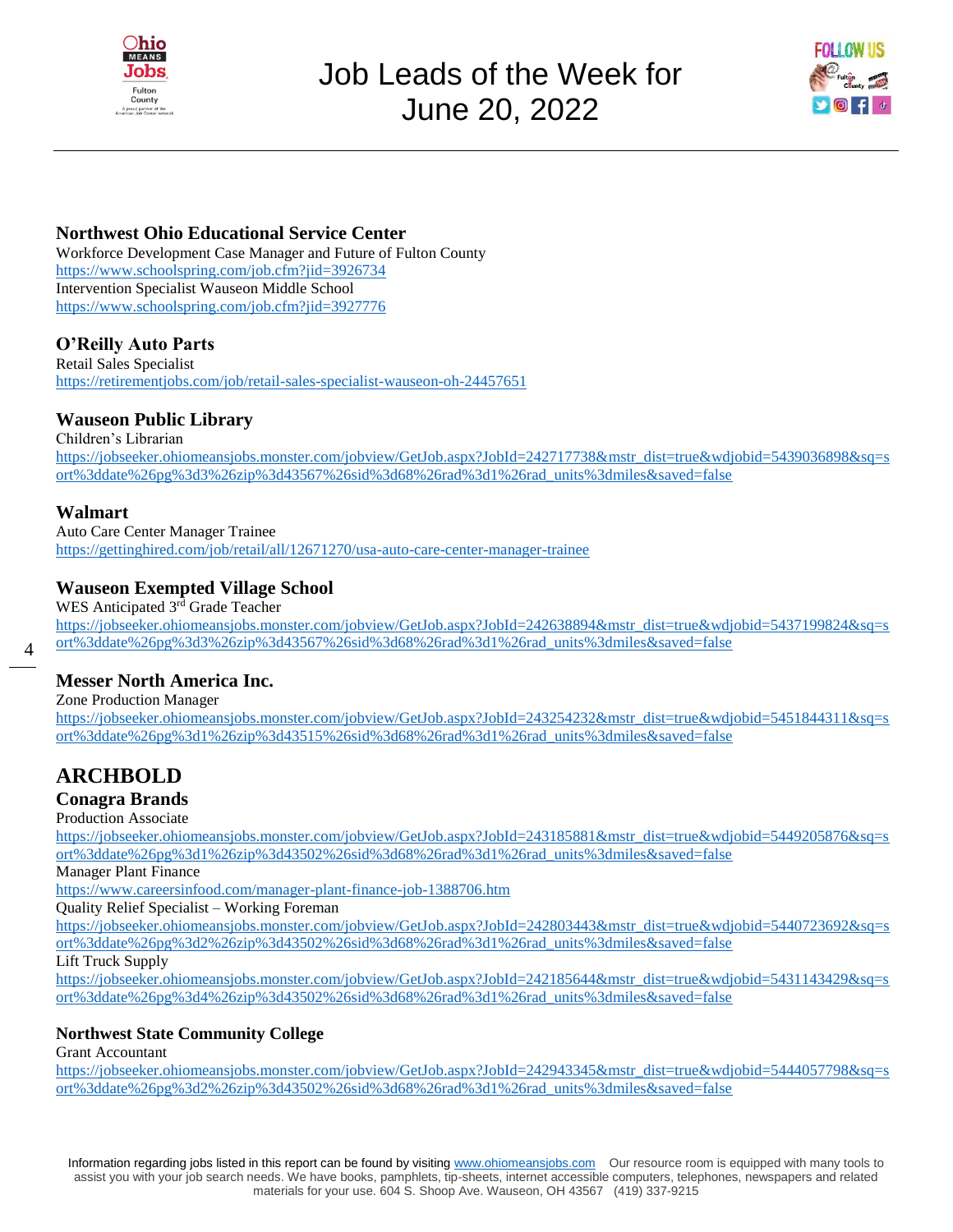



## **Sauder Woodworking Company**

Manufacturing Systems Engineer

| $m$ andraetaring $\beta$ y stems $m$ gineen                                                                            |
|------------------------------------------------------------------------------------------------------------------------|
| https://jobseeker.ohiomeansjobs.monster.com/jobview/GetJob.aspx?JobId=242419988&mstr_dist=true&wdjobid=5435827466&sq=s |
| ort%3ddate%26pg%3d2%26zip%3d43502%26sid%3d68%26rad%3d1%26rad_units%3dmiles&saved=false                                 |
| <b>Equipment Maintenance Technician</b>                                                                                |
| https://jobseeker.ohiomeansjobs.monster.com/jobview/GetJob.aspx?JobId=242419615&mstr_dist=true&wdjobid=5435819647&sq=s |
| ort%3ddate%26pg%3d2%26zip%3d43502%26sid%3d68%26rad%3d1%26rad_units%3dmiles&saved=false                                 |
| Door Factory Operator                                                                                                  |
| https://jobseeker.ohiomeansjobs.monster.com/jobview/GetJob.aspx?JobId=242421171&mstr_dist=true&wdjobid=5435827526&sq=s |
| ort%3ddate%26pg%3d5%26zip%3d43502%26sid%3d68%26rad%3d1%26rad_units%3dmiles&saved=false                                 |
| Hardware Operator                                                                                                      |
| https://jobseeker.ohiomeansjobs.monster.com/jobview/GetJob.aspx?JobId=242421120&mstr_dist=true&wdjobid=5435827534&sq=s |
| ort%3ddate%26pg%3d5%26zip%3d43502%26sid%3d68%26rad%3d1%26rad_units%3dmiles&saved=false                                 |
| Forklift Operator                                                                                                      |
| https://jobseeker.ohiomeansjobs.monster.com/jobview/GetJob.aspx?JobId=242420283&mstr_dist=true&wdjobid=5435827476&sq=s |
| ort%3ddate%26pg%3d5%26zip%3d43502%26sid%3d68%26rad%3d1%26rad_units%3dmiles&saved=false                                 |
| <b>Consumer Services Development Program</b>                                                                           |
| https://jobseeker.ohiomeansjobs.monster.com/jobview/GetJob.aspx?JobId=242421159&mstr_dist=true&wdjobid=5435827475&sq=s |
| ort%3ddate%26pg%3d5%26zip%3d43502%26sid%3d68%26rad%3d1%26rad_units%3dmiles&saved=false                                 |
| Machinist / Fabricator                                                                                                 |
| https://jobseeker.ohiomeansjobs.monster.com/jobview/GetJob.aspx?JobId=242421110&mstr_dist=true&wdjobid=5435827521&sq=s |
| ort%3ddate%26pg%3d5%26zip%3d43502%26sid%3d68%26rad%3d1%26rad_units%3dmiles&saved=false                                 |
| Co-Gen Power Plant Maintenance Apprentice Technician                                                                   |
| https://jobseeker.ohiomeansjobs.monster.com/jobview/GetJob.aspx?JobId=242421199&mstr_dist=true&wdjobid=5435827489&sq=s |
| ort%3ddate%26pg%3d5%26zip%3d43502%26sid%3d68%26rad%3d1%26rad_units%3dmiles&saved=false                                 |
| Machine Set-Up Operator                                                                                                |
| https://jobseeker.ohiomeansjobs.monster.com/jobview/GetJob.aspx?JobId=242419650&mstr_dist=true&wdjobid=5435819721&sq=s |
| ort%3ddate%26pg%3d5%26zip%3d43502%26sid%3d68%26rad%3d1%26rad_units%3dmiles&saved=false                                 |
| Continuous Improvement Technician                                                                                      |
| https://jobseeker.ohiomeansjobs.monster.com/jobview/GetJob.aspx?JobId=242419229&mstr_dist=true&wdjobid=5435819726&sq=s |
| ort%3ddate%26pg%3d5%26zip%3d43502%26sid%3d68%26rad%3d1%26rad_units%3dmiles&saved=false                                 |
| Order Picker                                                                                                           |
| https://jobseeker.ohiomeansjobs.monster.com/jobview/GetJob.aspx?JobId=242419431&mstr_dist=true&wdjobid=5435819687&sq=s |
| ort%3ddate%26pg%3d5%26zip%3d43502%26sid%3d68%26rad%3d1%26rad_units%3dmiles&saved=false                                 |
| <b>Lamination Operator</b>                                                                                             |
| https://jobseeker.ohiomeansjobs.monster.com/jobview/GetJob.aspx?JobId=242418408&mstr_dist=true&wdjobid=5435795263&sq=s |
| ort%3ddate%26pg%3d5%26zip%3d43502%26sid%3d68%26rad%3d1%26rad_units%3dmiles&saved=false                                 |
|                                                                                                                        |
| <b>Farmers and Merchants State Bank</b>                                                                                |

#### Executive Assistant <https://recruiting.paylocity.com/Recruiting/Jobs/Details/1139048>

## **Redline Equipment**

Agricultural Service Technician <https://redlineequipment.bamboohr.com/jobs/view.php?id=351>

## **Circle K**

5

Lead Team Member

[https://circlek.wd3.myworkdayjobs.com/en-US/CircleKStoreJobs/job/Store-4705632-Archbold-OH/Lead-Team-Member\\_R245378](https://circlek.wd3.myworkdayjobs.com/en-US/CircleKStoreJobs/job/Store-4705632-Archbold-OH/Lead-Team-Member_R245378)